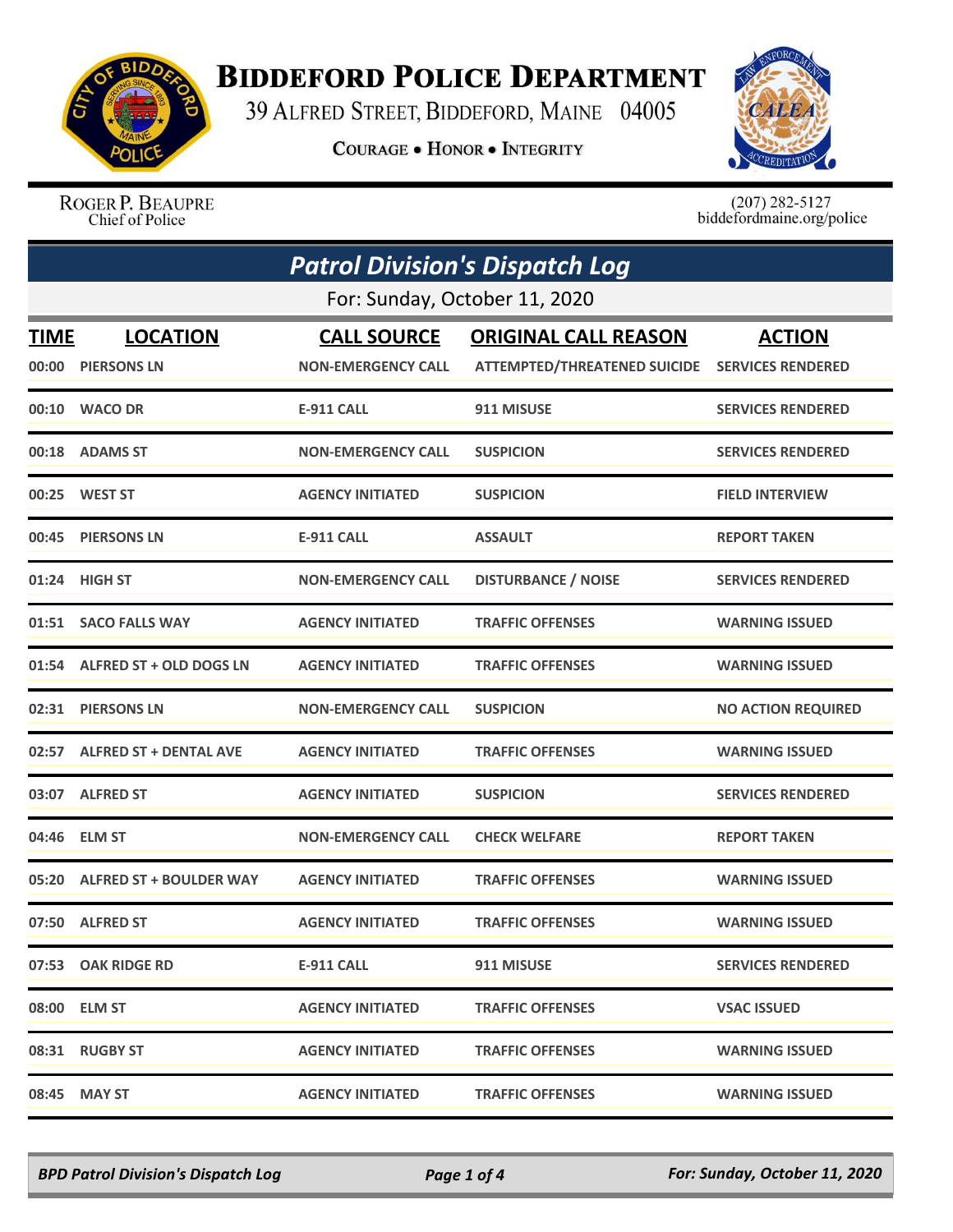| <b>TIME</b> | <b>LOCATION</b>                                                             | <b>CALL SOURCE</b>        | <b>ORIGINAL CALL REASON</b>                                                                | <b>ACTION</b>            |
|-------------|-----------------------------------------------------------------------------|---------------------------|--------------------------------------------------------------------------------------------|--------------------------|
|             | 08:54 COLONIAL DR                                                           | <b>AGENCY INITIATED</b>   | <b>TRAFFIC OFFENSES</b>                                                                    | <b>WARNING ISSUED</b>    |
|             | 09:08 MAINE TPKE + ALFRED ST                                                | <b>AGENCY INITIATED</b>   | <b>TRAFFIC OFFENSES</b>                                                                    | <b>VSAC ISSUED</b>       |
|             | 09:28 ALFRED ST                                                             | <b>AGENCY INITIATED</b>   | <b>TRAFFIC OFFENSES</b>                                                                    | <b>WARNING ISSUED</b>    |
|             | 09:33 ALFRED ST                                                             | <b>WALK-IN AT STATION</b> | <b>PAPERWORK</b>                                                                           | <b>PAPERWORK SERVED</b>  |
|             | 09:39 ALFRED ST                                                             | <b>AGENCY INITIATED</b>   | <b>TRAFFIC OFFENSES</b>                                                                    | <b>VSAC ISSUED</b>       |
|             | 09:41 EVANTHIA DR                                                           | <b>E-911 CALL</b>         | 911 MISUSE                                                                                 | <b>SERVICES RENDERED</b> |
|             | 10:06 ELM ST                                                                | <b>AGENCY INITIATED</b>   | <b>TRAFFIC OFFENSES</b>                                                                    | <b>WARNING ISSUED</b>    |
|             | 10:17 ELM ST                                                                | <b>AGENCY INITIATED</b>   | <b>TRAFFIC OFFENSES</b>                                                                    | <b>WARNING ISSUED</b>    |
|             | 10:19 HIGH ST                                                               | <b>E-911 CALL</b>         | 911 MISUSE                                                                                 | <b>SERVICES RENDERED</b> |
|             | 10:26 ELM ST                                                                | <b>AGENCY INITIATED</b>   | <b>TRAFFIC OFFENSES</b>                                                                    | <b>WARNING ISSUED</b>    |
|             | 10:41 GRAHAM ST + FOGG AVE                                                  | <b>AGENCY INITIATED</b>   | <b>TRAFFIC OFFENSES</b>                                                                    | <b>VSAC ISSUED</b>       |
|             | 10:49 ADAMS ST                                                              | <b>NON-EMERGENCY CALL</b> | <b>PARKING COMPLAINT</b>                                                                   | <b>SERVICES RENDERED</b> |
|             | 11:00 ALFRED ST                                                             | <b>AGENCY INITIATED</b>   | <b>TRAFFIC OFFENSES</b>                                                                    | <b>VSAC ISSUED</b>       |
|             | 11:20 ALFRED ST                                                             | <b>AGENCY INITIATED</b>   | <b>TRAFFIC OFFENSES</b>                                                                    | <b>WARNING ISSUED</b>    |
|             | 11:27 ELM ST                                                                | <b>E-911 CALL</b>         | 911 MISUSE                                                                                 | <b>DISPATCH HANDLED</b>  |
|             | 11:28 HILL ST + WINTER GARDEN<br><b>CHARGE: FAILURE TO REGISTER VEHICLE</b> | <b>AGENCY INITIATED</b>   | <b>TRAFFIC OFFENSES</b><br>OFFENDER: JOHN PATRICK CONNOLLY  AGE: 24  RESIDENT OF: SACO, ME | <b>SUMMONS ISSUED</b>    |
|             | 11:31 ALFRED ST                                                             | <b>AGENCY INITIATED</b>   | <b>TRAFFIC OFFENSES</b>                                                                    | <b>WARNING ISSUED</b>    |
|             | 11:40 ALFRED ST                                                             | <b>AGENCY INITIATED</b>   | <b>TRAFFIC OFFENSES</b>                                                                    | <b>VSAC ISSUED</b>       |
|             | 12:02 ALFRED ST                                                             | <b>AGENCY INITIATED</b>   | <b>TRAFFIC OFFENSES</b>                                                                    | <b>WARNING ISSUED</b>    |
|             | 12:12 ALFRED ST                                                             | <b>AGENCY INITIATED</b>   | <b>TRAFFIC OFFENSES</b>                                                                    | <b>WARNING ISSUED</b>    |
|             | 12:19 ALFRED ST                                                             | <b>AGENCY INITIATED</b>   | <b>TRAFFIC OFFENSES</b>                                                                    | <b>VSAC ISSUED</b>       |
|             | 12:35 ALFRED ST                                                             | <b>AGENCY INITIATED</b>   | <b>TRAFFIC OFFENSES</b>                                                                    | <b>VSAC ISSUED</b>       |
|             | 13:32 ELM ST                                                                | <b>AGENCY INITIATED</b>   | <b>TRAFFIC OFFENSES</b>                                                                    | <b>WARNING ISSUED</b>    |
|             | 13:44 MOUNTAIN RD + PRECOURT ST                                             | <b>AGENCY INITIATED</b>   | <b>TRAFFIC OFFENSES</b>                                                                    | <b>VSAC ISSUED</b>       |
|             |                                                                             |                           |                                                                                            |                          |

*BPD Patrol Division's Dispatch Log Page 2 of 4 For: Sunday, October 11, 2020*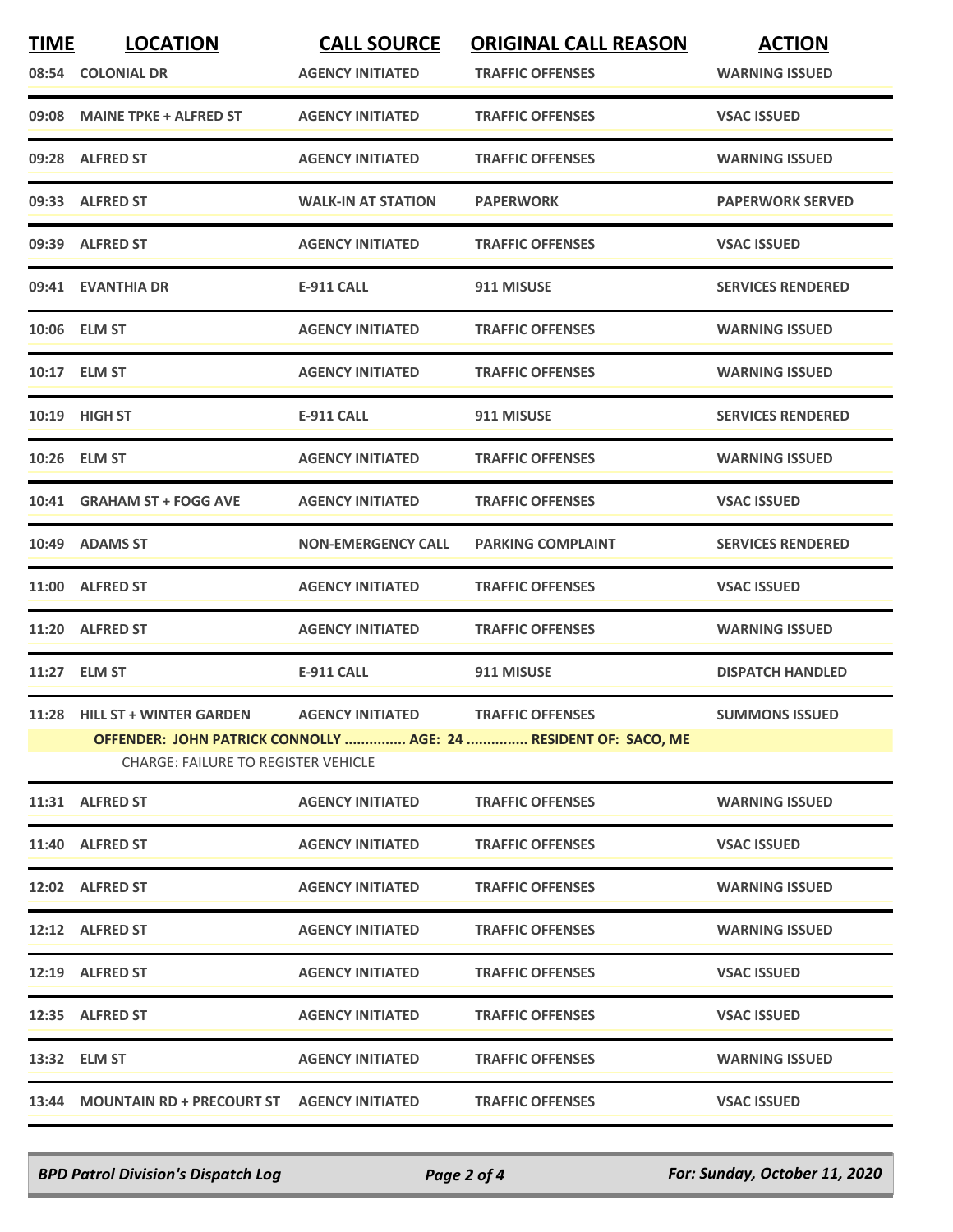| <b>TIME</b> | <b>LOCATION</b><br>14:05 ELM ST | <b>CALL SOURCE</b><br><b>AGENCY INITIATED</b> | <b>ORIGINAL CALL REASON</b><br><b>TRAFFIC OFFENSES</b> | <b>ACTION</b><br><b>WARNING ISSUED</b> |
|-------------|---------------------------------|-----------------------------------------------|--------------------------------------------------------|----------------------------------------|
|             | 14:15 HORRIGAN CT               | <b>NON-EMERGENCY CALL</b>                     | <b>HARASSMENT</b>                                      | <b>FIELD INTERVIEW</b>                 |
|             | <b>15:03 WENTWORTH ST</b>       | <b>NON-EMERGENCY CALL</b>                     | <b>PARKING COMPLAINT</b>                               | <b>SERVICES RENDERED</b>               |
|             | 15:09 BRADBURY ST               | <b>NON-EMERGENCY CALL</b>                     | <b>MENTAL ILLNESS CASES</b>                            | <b>SERVICES RENDERED</b>               |
|             | 15:09 ALFRED ST                 | <b>WALK-IN AT STATION</b>                     | <b>THEFT</b>                                           | <b>REPORT TAKEN</b>                    |
|             | 15:48 MAIN ST + MAPLEWOOD AVE   | <b>AGENCY INITIATED</b>                       | <b>TRAFFIC OFFENSES</b>                                | <b>WARNING ISSUED</b>                  |
|             | 15:50 ALFRED ST + EDWARDS AVE   | <b>AGENCY INITIATED</b>                       | <b>TRAFFIC OFFENSES</b>                                | <b>WARNING ISSUED</b>                  |
|             | <b>15:51 BEACH HOUSE LN</b>     | <b>NON-EMERGENCY CALL</b>                     | <b>ANIMAL COMPLAINT</b>                                | <b>REFERRED OTHER AGENCY</b>           |
|             | 15:54 SOUTH ST                  | <b>E-911 CALL</b>                             | <b>MENTAL ILLNESS CASES</b>                            | <b>SERVICES RENDERED</b>               |
|             | <b>16:08 BOULDER WAY</b>        | <b>NON-EMERGENCY CALL</b>                     | <b>THEFT/ARSON</b>                                     | <b>REPORT TAKEN</b>                    |
|             | 16:09 ELM ST                    | <b>AGENCY INITIATED</b>                       | <b>TRAFFIC OFFENSES</b>                                | <b>WARNING ISSUED</b>                  |
|             | 16:51 ELM ST                    | <b>E-911 CALL</b>                             | <b>ALL OTHER</b>                                       | <b>UNFOUNDED</b>                       |
|             | 18:07 ALFRED ST + ROBERTS ST    | <b>AGENCY INITIATED</b>                       | <b>TRAFFIC OFFENSES</b>                                | <b>WARNING ISSUED</b>                  |
|             | 18:16 ALFRED ST + EDWARDS AVE   | <b>AGENCY INITIATED</b>                       | <b>DISABLED VEHICLE</b>                                | <b>SERVICES RENDERED</b>               |
|             | 18:27 POOL ST                   | <b>AGENCY INITIATED</b>                       | <b>TRAFFIC OFFENSES</b>                                | <b>WARNING ISSUED</b>                  |
|             | <b>19:16 MAIN ST</b>            | <b>NON-EMERGENCY CALL</b>                     | <b>PARKING COMPLAINT</b>                               | <b>SERVICES RENDERED</b>               |
|             | 19:57 ELM ST + WACO DR          | <b>AGENCY INITIATED</b>                       | <b>TRAFFIC OFFENSES</b>                                | <b>WARNING ISSUED</b>                  |
|             | 20:00 MAIN ST                   | <b>AGENCY INITIATED</b>                       | <b>TRESPASSING</b>                                     | <b>FIELD INTERVIEW</b>                 |
| 20:24       | <b>WENTWORTH CT</b>             | <b>NON-EMERGENCY CALL</b>                     | <b>SUSPICION</b>                                       | <b>SERVICES RENDERED</b>               |
|             | 20:26 ELM ST + MAIN ST          | <b>AGENCY INITIATED</b>                       | <b>TRAFFIC OFFENSES</b>                                | <b>WARNING ISSUED</b>                  |
|             | 20:38 PRECOURT ST + BAKERS WAY  | <b>AGENCY INITIATED</b>                       | <b>TRAFFIC OFFENSES</b>                                | <b>WARNING ISSUED</b>                  |
| 20:39       | <b>ELM ST</b>                   | <b>AGENCY INITIATED</b>                       | UNLOCKED DOORS - WINDOWS                               | <b>BUILDING CHECK/SECURE</b>           |
|             | 20:40 CLIFFORD ST               | <b>NON-EMERGENCY CALL</b>                     | <b>JUVENILE OFFENSES</b>                               | <b>REPORT TAKEN</b>                    |
| 20:41       | <b>BRADBURY ST</b>              | <b>NON-EMERGENCY CALL</b>                     | <b>DISTURBANCE / NOISE</b>                             | <b>SERVICES RENDERED</b>               |
|             | 20:44 PRECOURT ST + MOUNTAIN RD | <b>AGENCY INITIATED</b>                       | <b>TRAFFIC OFFENSES</b>                                | <b>SERVICES RENDERED</b>               |

*BPD Patrol Division's Dispatch Log Page 3 of 4 For: Sunday, October 11, 2020*